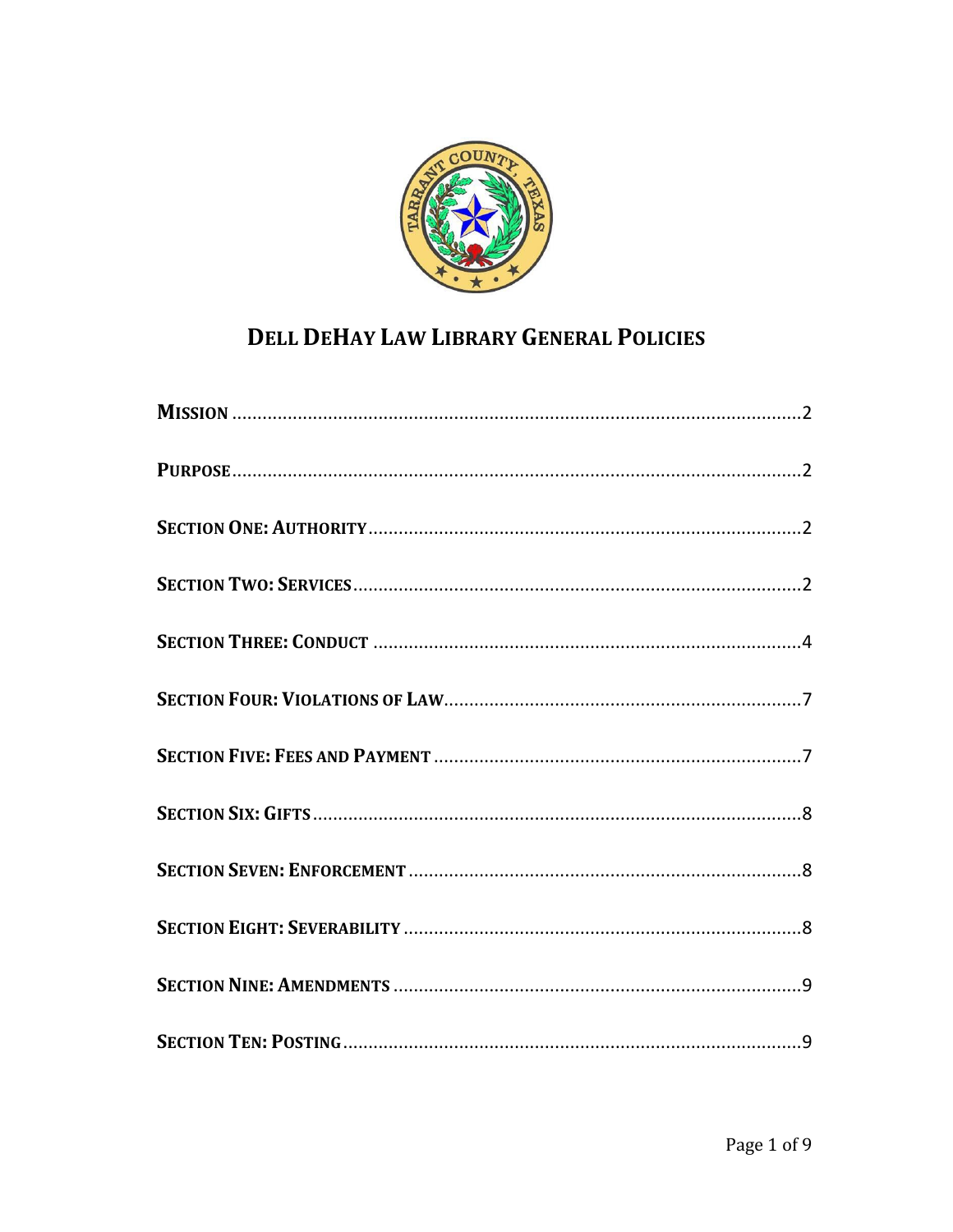#### <span id="page-1-0"></span>**MISSION**

The Dell DeHay Law Library's mission is to provide access to legal information for the judiciary, state and county officials, members of the State Bar of Texas, and all residents of Tarrant County. Without access to legal information, there can be no justice, and the Law Library strives to play an active role in that effort.

#### <span id="page-1-1"></span>**PURPOSE**

The Dell DeHay Law Library of Tarrant County (hereinafter "Law Library") is a public law library that is open to all for the purposes of legal research and court-related activities. The Law Library's policies are designed to protect the rights and safety of its patrons and staff members, and to preserve library materials, facilities, and property. Behavior that disrupts or obstructs others' use of the Law Library, threatens the safety or health of patrons or staff, or inhibits the ability of staff to perform their duties is strictly prohibited. It must also be understood that legal and ethical codes prohibit Law Library staff from providing legal advice, legal opinion, or interpretation of legal resources. Clarification on the differences between legal advice and legal information is available upon request.

#### <span id="page-1-2"></span>**SECTION ONE: AUTHORITY**

These policies are authorized by section 323.024 of the Texas Local Government Code.<sup>1</sup>

#### <span id="page-1-3"></span>**SECTION TWO: SERVICES**

- (a) Law Library Hours. The Law Library shall be open to the public Monday through Friday, from 8:00 a.m. to 4:00 p.m., excepting County holidays. Patrons who repeatedly delay exiting the Law Library after closing may have their library privileges restricted or suspended.
- (b) Reference. The Law Library staff will provide information and access to materials in the collection to the fullest extent possible. All conversations with Law Library staff are to take place at the Reference Desk and have no expectation of privacy or confidentiality.

 $\overline{\phantom{a}}$ 

<sup>1</sup> TEX. LOCAL GOV'T CODE § 323.024 (West 2005).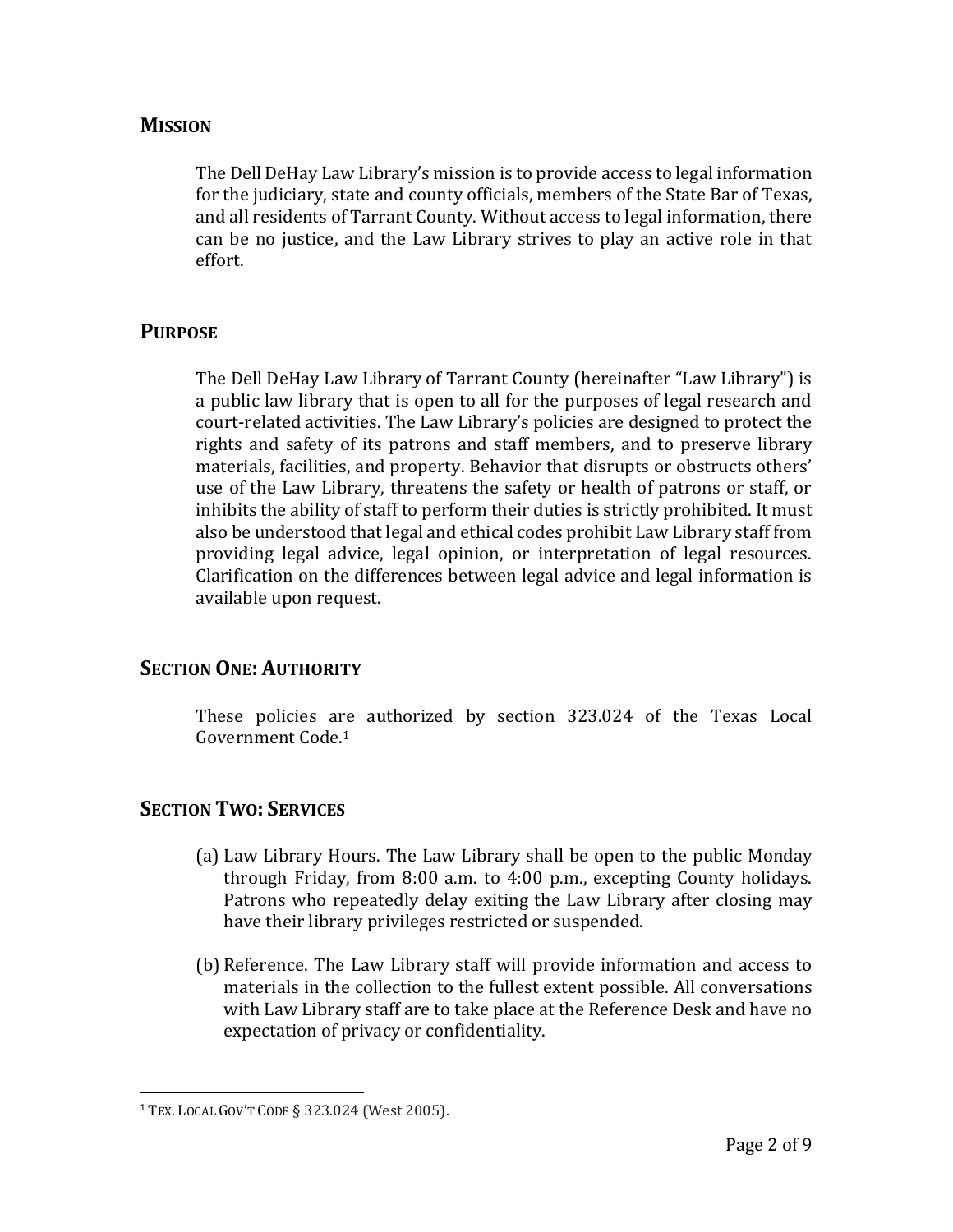- (1) A non-exhaustive list of what Law Library staff can do includes:
	- i. Assist in locating and using resources related to a legal research topic, including relevant websites
	- ii. Provide information about agencies and organizations that offer legal assistance
	- iii. Provide assistance in obtaining answers to factual questions
	- iv. Direct patrons to resources that may help them learn how to perform legal research
	- v. Refer patrons to other libraries when the Law Library does not have what the patron is needing
- (2) Because of the ethical and legal implications surrounding the unauthorized practice of law, patrons must be advised that the Law Library staff shall not engage in the non-exhaustive list of activities:
	- i. Interpret the text of a statute, opinion, regulation, rule, order, or other legal material
	- ii. Determine the relevance of sources of legal authority when applied to a specific situation
	- iii. Answer a question that requires legal advice
	- iv. Advise any patron on the status of the law on a particular issue
	- v. Advise patrons of their legal rights
	- vi. Advise patrons as to how the law might apply to their particular situation
	- vii. Recommend a specific course of action or select specific forms for a patron to file
	- viii. Assist in completing or filling out legal forms of any kind
	- ix. Recommend a specific attorney to assist a patron
	- x. Calculate court deadlines
	- xi. Perform legal research for a patron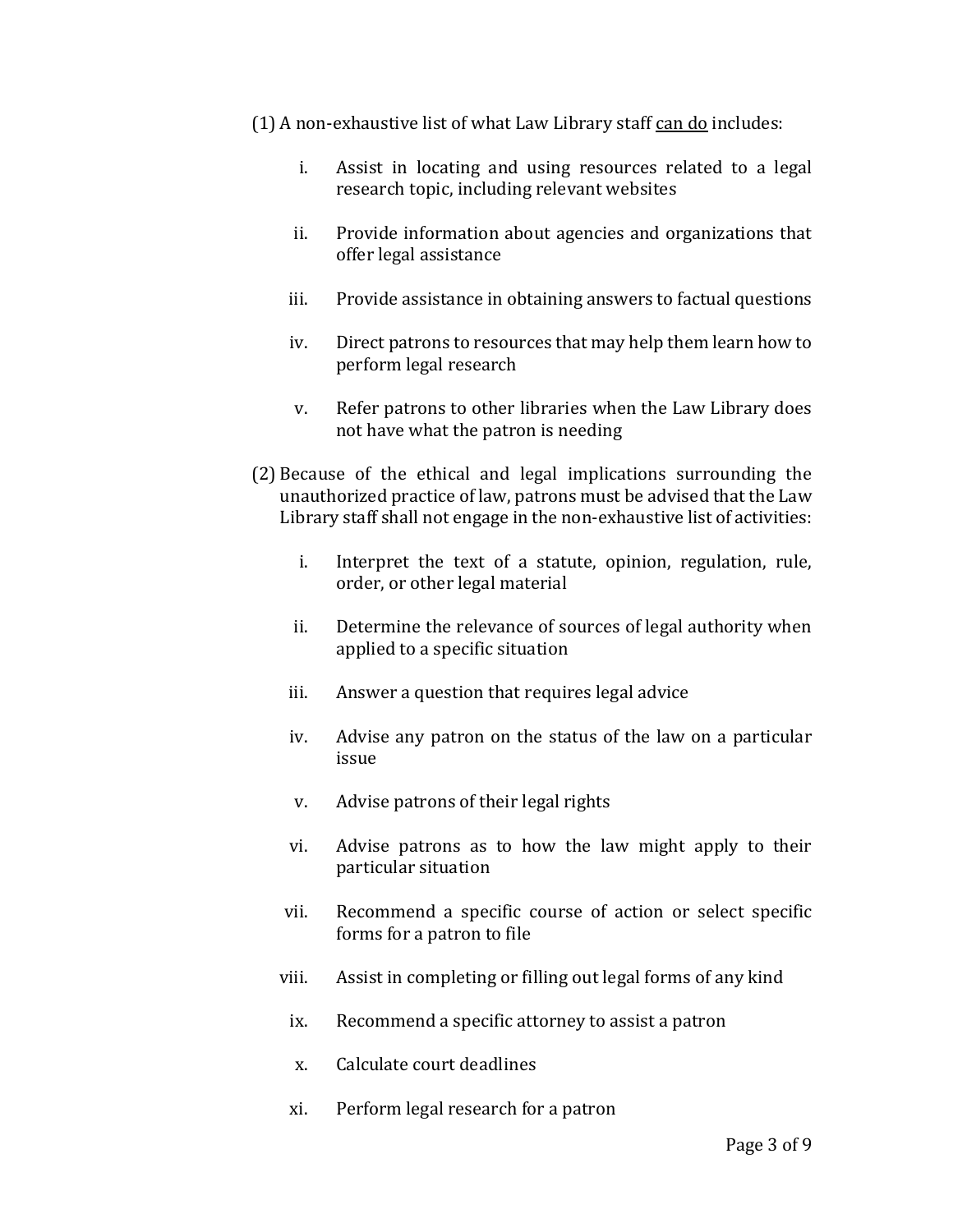- (c) Prioritization. Patrons that are physically present in the Law Library receive priority over telephone, chat, and email patrons.
	- (1) Telephone Reference Law Library staff will not read statutes, regulations, court rules, or extended passages from other sources over the phone. An excessive amount of staff time should not be substituted for research that should be conducted by the phone patron. Telephone reference should be handled with a high degree of sensitivity to the increased chances of miscommunication or misunderstanding on the part of the patron or staff member. The caller, when appropriate, will be encouraged to come to the Law Library to conduct research.
- (d) Equipment and Resources. The Law Library provides a variety of equipment and resources to assist patrons when conducting legal research. Some of these include:
	- (1) Computer Stations are available for patron use. If multiple individuals are waiting to use a computer station, Law Library staff may limit the time allowed at a computer station by any one patron.
	- (2) Photocopiers are available for patron use and are self-service. If multiple individuals are waiting to use the photocopy machines, Law Library staff may limit the time allowed at a machine by any one patron. Patrons are responsible for following applicable copyright laws.
	- (3) Printers. All prints from computers shall be picked up from the Reference Desk. Prints are charged per page and are printed in black and white only. Patrons are responsible for paying for everything they print, even if it is printed in a way that they did not expect. Because of this, it is recommended that patrons use the Print Preview option on the computer before printing.
	- (4) Circulation of Materials. The Law Library collection is noncirculating.

#### <span id="page-3-0"></span>**SECTION THREE: CONDUCT**

- (a) Resources and Equipment
	- (1) Patrons shall be respectful of all library resources and equipment. Patrons are prohibited from defacing, marking on, or mutilating any type of resource or equipment.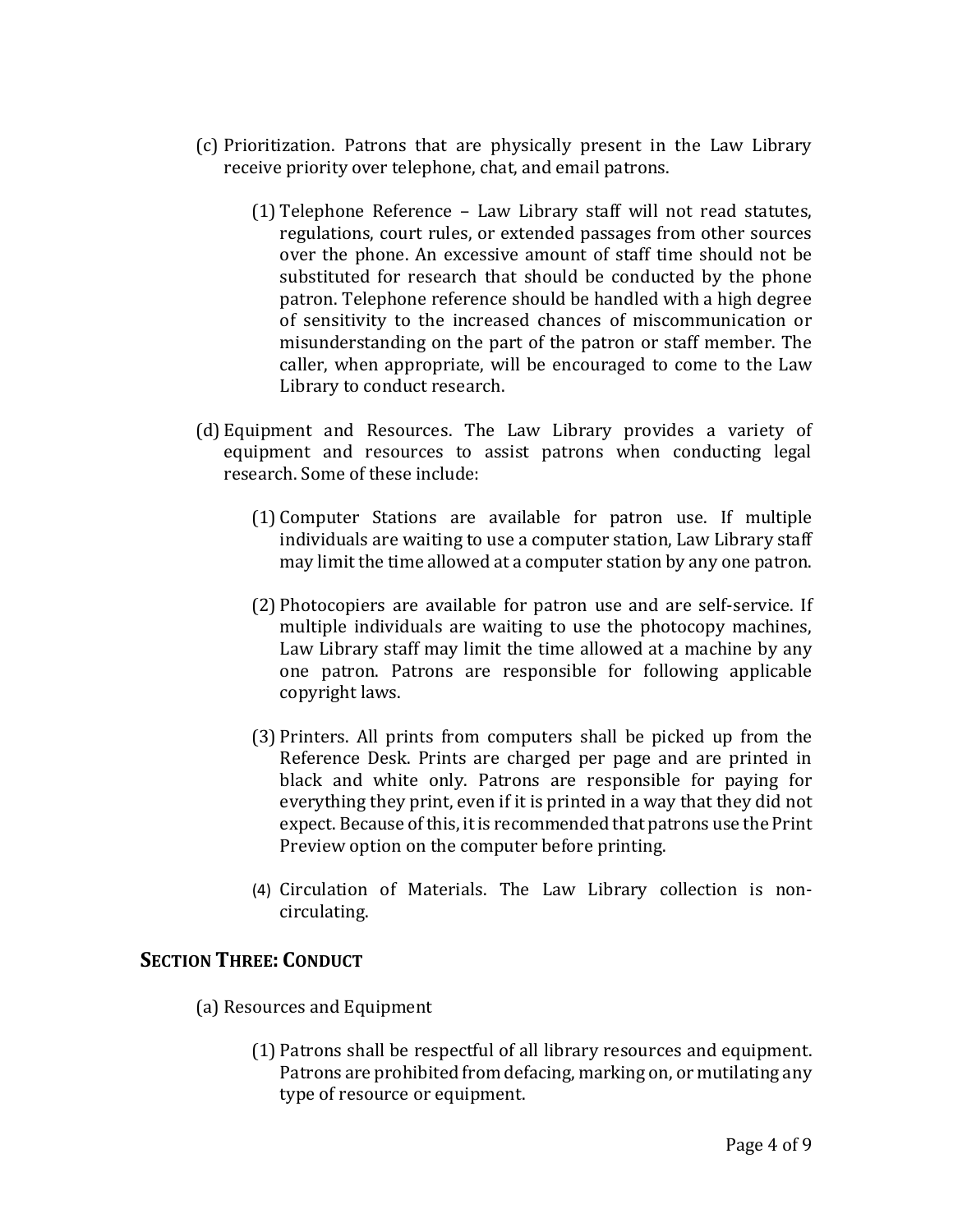- (2) Patrons shall not remove pages from bound volumes. Patrons may remove pages from loose-leaf publications if they are intending to make a copy with the photocopiers. Once a copy has been made, the patron is responsible for returning it to the exact location it was removed from.
- (3) Patrons shall use chairs, tables, and other furnishings for their intended use. Patrons shall not stand on chairs or sit or lay down on tables. Patrons shall not lay or sit down on the floor. Patrons shall not rearrange furniture.
- (4) Patrons shall not have more than 15 print resources out at one time. After a patron is done using a resource, it may be placed on the Law Library's re-shelving cart. Except for a few resources, the Law Library has only one copy of each print resource or volume. Monopolizing print resources prevents other patrons from being able to use those items.
- (5) Patrons shall not use resources or equipment for their own exclusive use or prevent other patrons from access to those resources/equipment. This includes leaving currency in photocopy machines for the purpose of reserving a specific machine not currently in use. Patrons shall not place any kind of sign on any computer or use belongings to indicate equipment is reserved or in use.
- (b) Computer Stations
	- (1) The primary purpose of the computer stations is for legal research. Patrons may use them for general use provided that no individuals are waiting to use them for legal research. Patrons are prohibited from the following non-exhaustive list:
		- i. Accessing games or pornography;
		- ii. Changing the settings on computer stations;
		- iii. Downloading or uploading software;
		- iv. Hacking;
		- v. Listening to audio on a computer without headphones. Patrons must supply their own headphones;
		- vi. Inserting personal USB or flash drives into the Law Library's computers because they may contain viruses.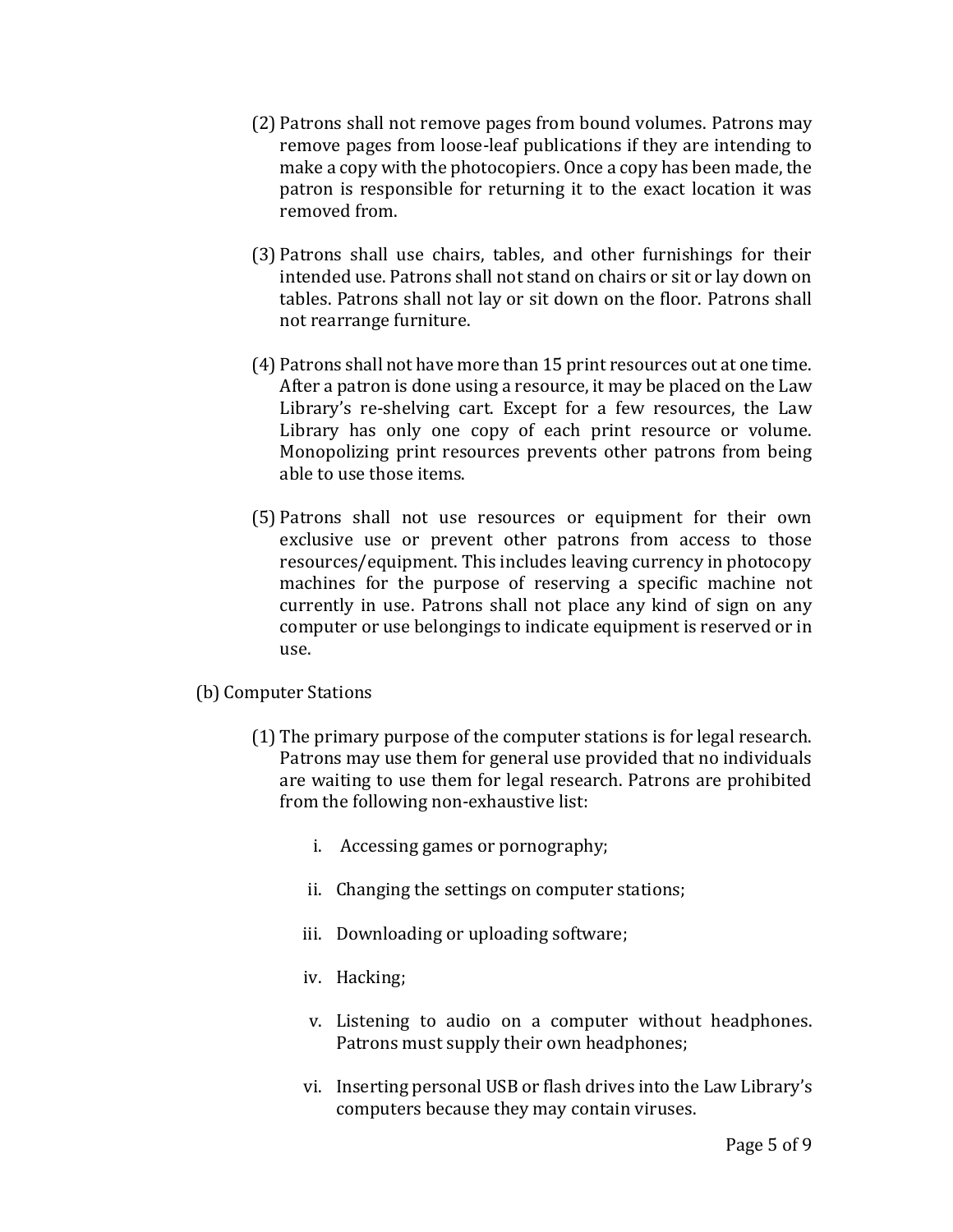- (2) The Law Library reserves the right to regularly delete files from computer and network drives.
- (3) The Law Library is not responsible for any lost data or damages arising from computer, Internet, printer, or electrical malfunction.
- (4) By using the Law Library computers, each patron acknowledges and assumes all responsibility related to the security, privacy, and confidentiality risks inherent with the use of technology. The Law Library does not make any assurance or warranties relating to such risks.
- (c) Children. Children are allowed in the Law Library, but must be accompanied by an adult and supervised at all times for their own safety.
- (d) Conducting Business. Patrons shall not use the Law Library for conducting a practice of law or any other business activity. The Law Library shall not be used in lieu of an office.
- (e) Cell Phones. Holding conversations on a cell phone while inside the Law Library is prohibited. As a courtesy to other Law Library patrons, patrons are asked to turn their cell phones off, to silent, or vibrate. If a patron must make or take a phone call, patrons are asked to step outside the Law Library's doors.
- (f) Smoking. Smoking and the use of other tobacco or vapor products is prohibited.
- (g) Unattended Belongings. Any bags, boxes, briefcases, etc. left unattended may be reported and removed by Courthouse Security. The Law Library is not responsible for any lost, stolen, or damaged personal items.
- (h) Behavior.
	- (1) Patrons must conduct themselves with appropriate behavior and interact with Law Library staff and other patrons in a respectful manner. Behaviors that are inappropriate include but are not limited to inebriation, threats, insults, yelling, and/or using profane or foul language.
	- (2) Patrons are prohibited from engaging in disruptive and unsafe actions, such as loud talking, screaming, running, throwing things, pushing and shoving, or by behaving in a manner which can reasonably be expected to disturb others.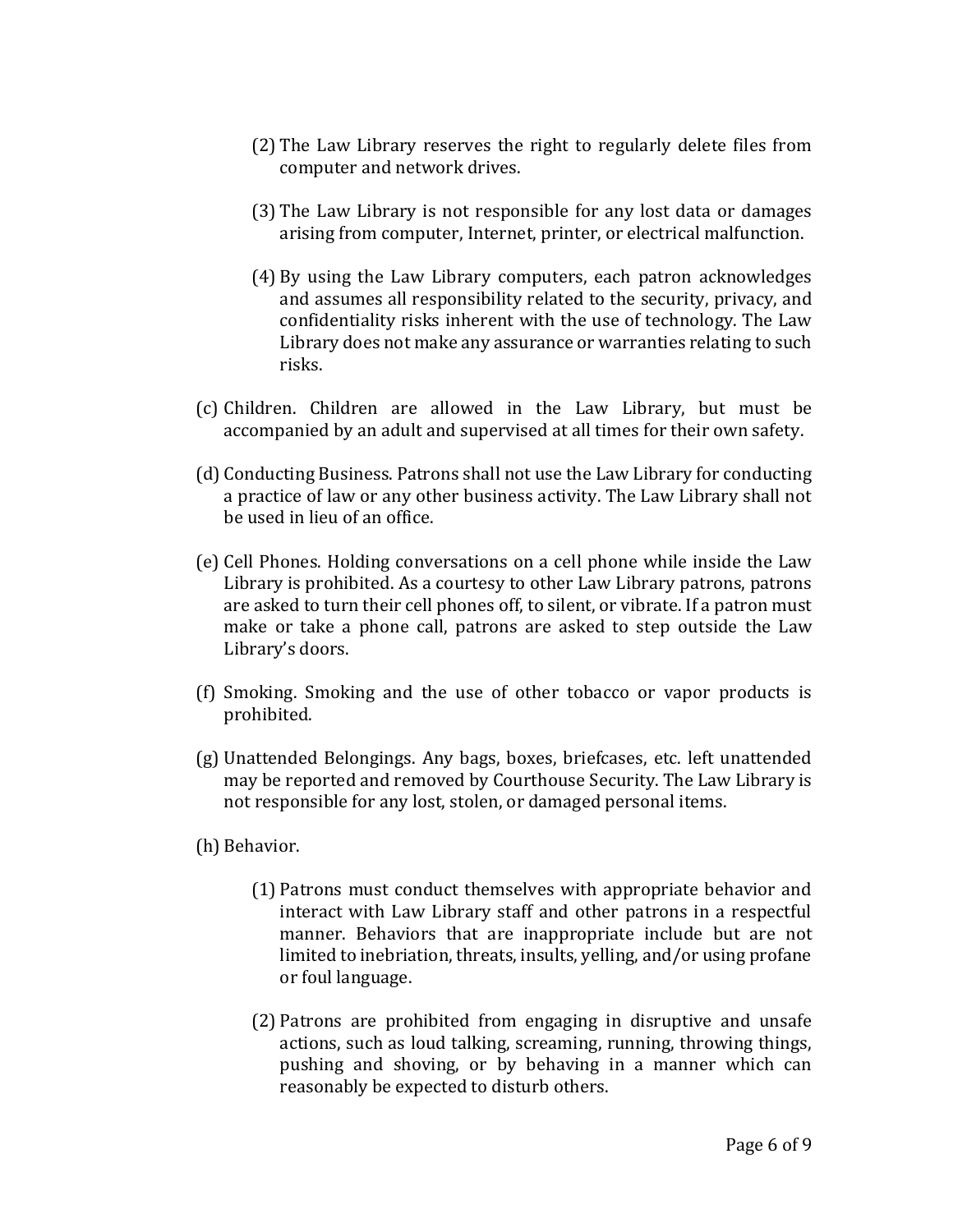- (3) Patrons are not allowed to stare at or follow another patron or Law Library staff member in a manner that is intimidating or can reasonably be expected to disturb another.
- (4) Patrons shall not solicit, panhandle, sleep, or loiter in the Law Library.
- (5) Patrons shall not enter areas intended for Law Library staff only or represent themselves as if they are members of Law Library staff.
- (6) Appropriate clothing, including shirts and shoes, must be worn in the Law Library at all times.

## <span id="page-6-0"></span>**SECTION FOUR: VIOLATIONS OF LAW**

- (a) Patrons and Law Library staff shall not engage in activities that violate federal, state, or local law or regulation, including but not limited to the unauthorized practice of law.
- (b) When Law Library staff observe what they believe to be a crime, a threat to public safety, or a violation of policies, Law Library staff may contact Courthouse Security or other law enforcement officials and disclose as necessary.
- (c) Patrons who violate any such laws shall be asked to leave the Law Library and may be restricted from returning.
- (d) Copying equipment is made available to patrons for their copying needs. The copyright laws of the United States govern the making of photocopies or other reproductions of copyrighted materials. The person using the photocopying equipment is liable for any infringement.

#### <span id="page-6-1"></span>**SECTION FIVE: FEES AND PAYMENT**

- (a) The Law Library charges the following fees:
	- i. Printing from the computers is \$0.25 per page, in black and white only.
	- ii. Photocopying from the photocopiers is \$0.20 per page, in black and white only.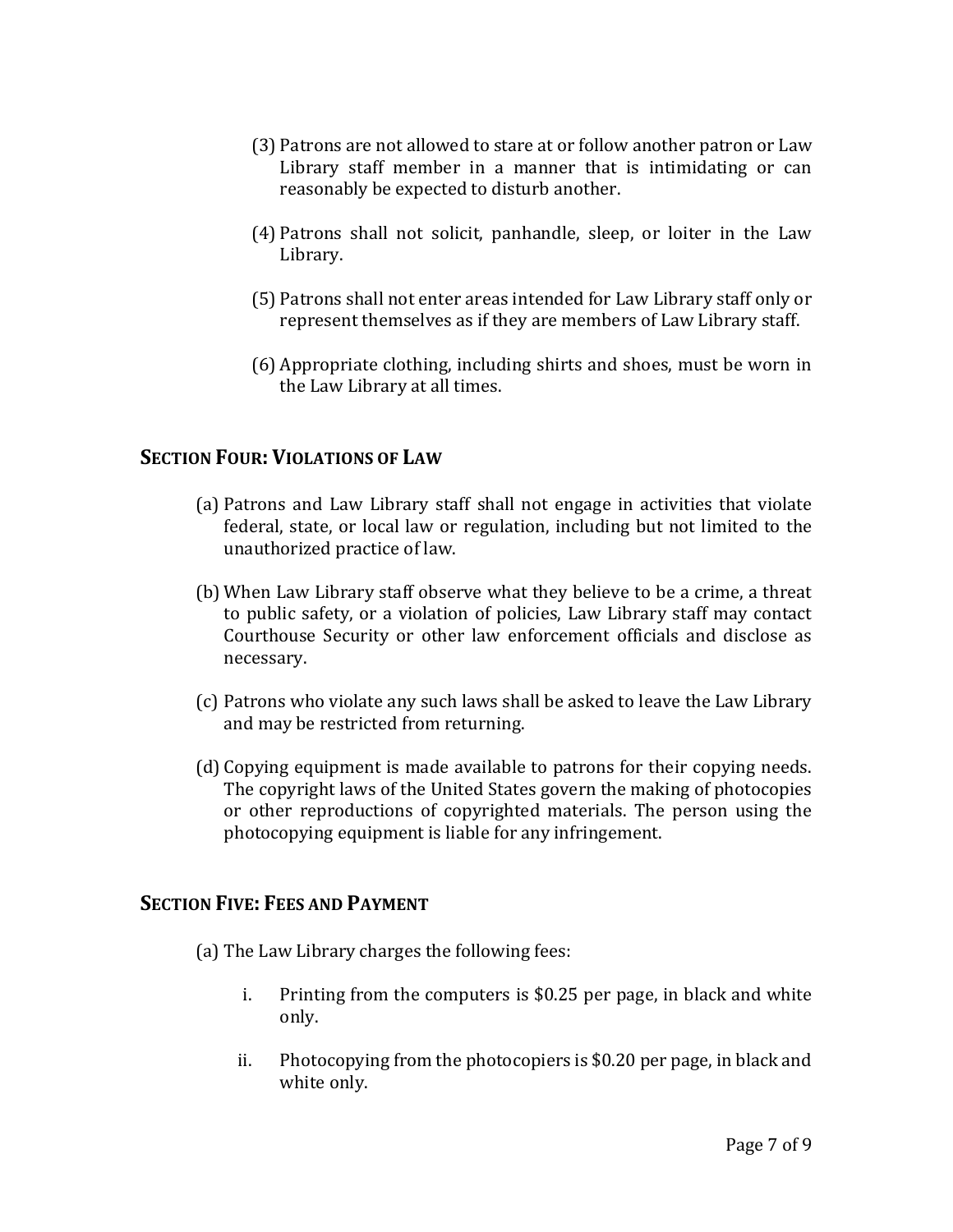- (b) Payment may be made with cash or credit/debit card.
	- i. When using a credit/debit card, a processing fee will be added to the total amount.
	- ii. No bills larger than \$20 will be accepted.
	- iii. Change will only be provided for services rendered by the Law Library.

#### <span id="page-7-0"></span>**SECTION SIX: GIFTS**

- (a) Under Section 323.022 of the Texas Local Government Code, "[t]he commissioners court may receive any gift or bequest to the law library. Title to a gift or bequest vests in the county. A conditional gift or bequest shall be administered as designated by the donor."<sup>2</sup>
- (b) Due to space restrictions, the Law Library is not able to accept large amounts of print resources for donation.

## <span id="page-7-1"></span>**SECTION SEVEN: ENFORCEMENT**

- (a) All members of the Law Library staff have the authority and the responsibility to enforce Law Library policies. All members of the Law Library staff are authorized to determine whether a patron is abiding by these or other Law Library policies. The Law Library reserves the right to respond to any and all conduct not expressly set forth herein but which is deemed by Law Library staff to interfere with the use of the Law Library by other patrons or interfere with the performance of the duties of the Law Library staff.
- (b) Failure to abide by these policies may result in:
	- i. Suspension and/or Removal from the Law Library
	- ii. Suspension of equipment and use privileges

#### <span id="page-7-2"></span>**SECTION EIGHT: SEVERABILITY**

The provisions of these policies are severable. If any word, phrase, clause, sentence, section, provision, or part of these policies should be held invalid or unconstitutional, it shall not affect the validity of the remaining provisions, and it is hereby declared to be the intent that these policies would have been adopted as to the remaining portions, regardless of the invalidity of any part.

 $\overline{\phantom{a}}$ 

<sup>2</sup> TEX. LOCAL GOV'T CODE § 323.022 (West 2005).